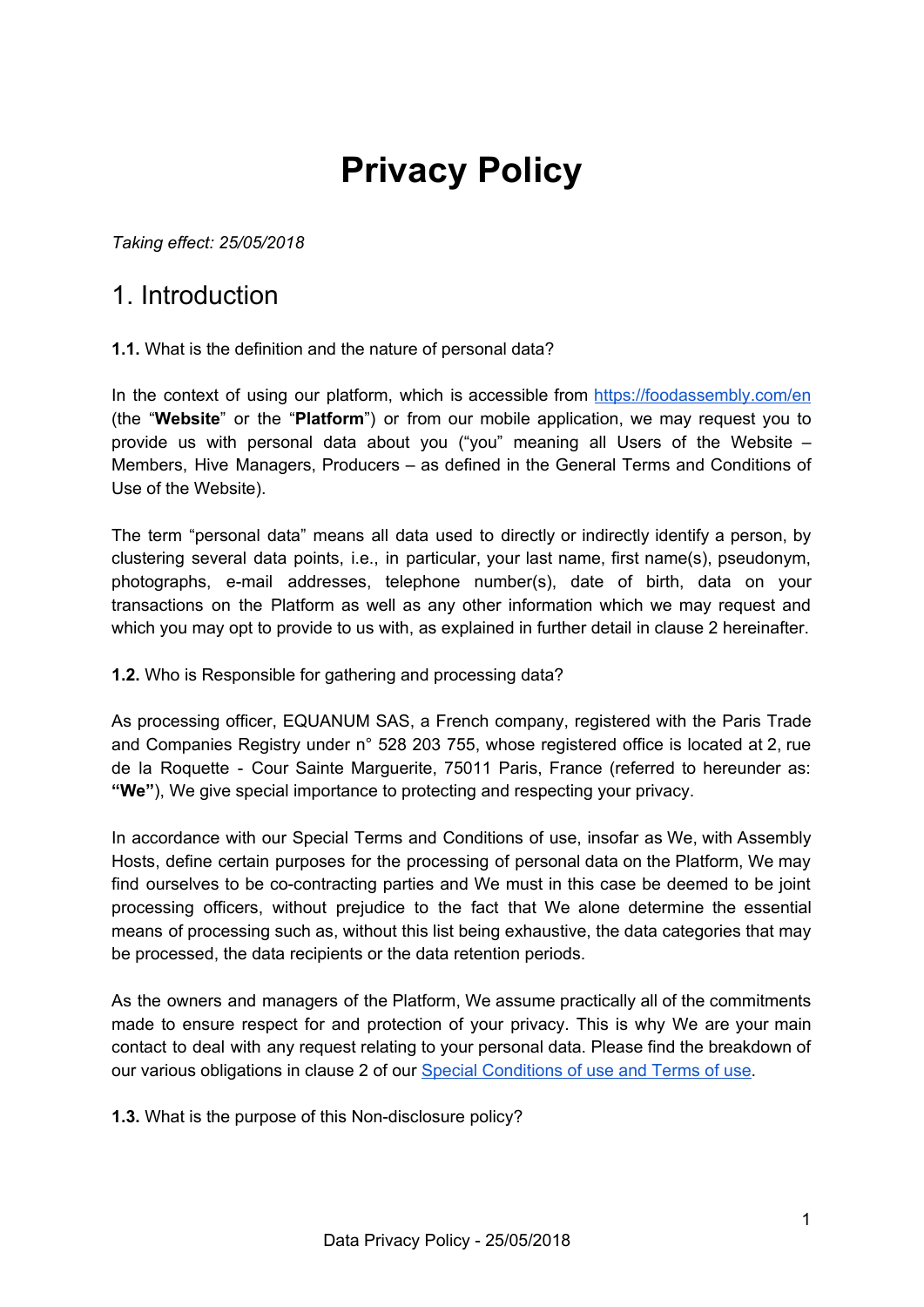This Non-disclosure policy is to inform you of the means We implement to gather and process the personal data that you provide via use of our Platform which is accessible from https://foodassembly.com/en or mobile application, in strictest compliance with your rights. Please carefully read this document to better understand the practices that we implement to process your personal data.

# 2. The data We gather

We are liable to gather and process the following data:

**2.1.** The data that you send to Us directly and in particular:

- The data needed to register on our Platform is, in particular, your last name and first name, e-mail address and postal address, date of birth and password. This information is mandatory. Otherwise, you cannot set up an account on our Platform and access the services of the La Ruche qui dit Oui $<sup>1</sup>$ !;</sup>
- **●** A telephone number is requested when you wish to place an order for the first time;
- A photograph;
- A copy of all orders placed on our Platform;
- The detail of financial or accounting transactions on our Platform;
- The history of your visits to our Platform and of content you accessed;
- The data that We request when you report a problem to Us on our Platform or our services, as, for instance, the purpose of your request;
- Your geolocation data when you agreed to Our gathering and processing said data (only via the mobile application).

**2.2.** The data that We automatically gather:

**2.2.1.** We record the data used when you access our Platform and our services (or use it in any way).

**2.2.2.** Upon each of your visits, We may possibly gather, in accordance with the applicable law and with your consent, where applicable, information on devices on which you use our services or networks and from which you access our services, such as, in particular, your IP addresses, login data, types and versions of web browsers used, types and versions of your browser plugins, operating systems and Platforms, data on your browsing history on our Platform, in particular, your browsing history on the various URL pages of our Platform, the content that you access or consult. Among the technologies used to gather said information, in particular, We use cookies, the specific details of which are set out in clause 9 hereinafter.

**2.2.3.** We also gather information on your use of our Platform (such as the number of orders placed and details thereof, the Assemblies with which you are registered, etc.).

<sup>&</sup>lt;sup>1</sup> Translator's note: The Hive that says Yes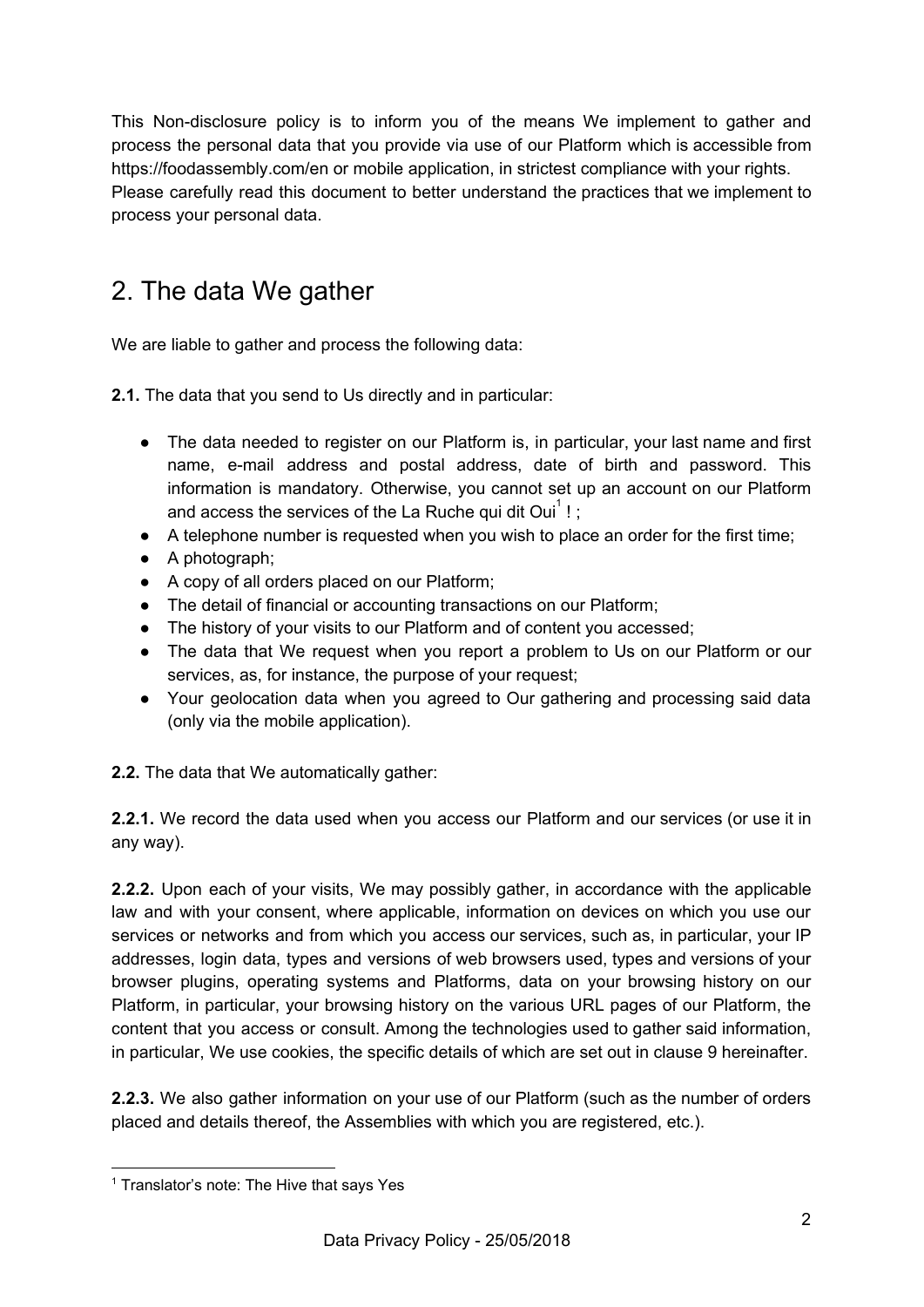#### **2.3.** Retention period of your data

**2.3.1.** As regards the data on the management of our business relationship with you and our prospects:

- your personal data will not be retained beyond the period strictly needed to manage our business relationship with you;
- however, data used to prove a right or a contract, which must be retained for compliance with a statutory obligation, will be used during the applicable legal period;
- regarding any canvassing operations, your data may be kept for a three (3) year period as from the end of the business relationship. At the end of said three (3) year period, We may contact you again to find out if you would like to continue receiving our commercial solicitations;
- likewise, personal data on a prospect, potential customer, may be kept for a three (3) year period as from being gathered or from the last contact of the prospect.

**2.3.2.** Regardingd managing commercial canvassing blacklists, the information used to take account of your right of objection is kept at least three (3) years as from exercising the right to objection.

**2.3.3.** Regarding audience measuring statistics, the information stored on users' terminals or any other information used to identify users and to trace them or their visits will not be kept more than thirteen (13) months.

**2.3.4.** Regarding your bank card data:

- Financial transactions on payment of purchases and expenses via the Platform are entrusted to a payment service provider who sees to the proper processing and security thereof, the MangoPay company, (the "**Payment Service Provider**"). The Service Provider gathers and retains, while you are registered on the Platform and at the very least, until you do your last transaction, in your name and on your behalf, your personal data on your bank card numbers. We do not have access to said data. On ticking the space expressly provided for this purpose on the Platform, you expressly consent to Our retaining said data.
- The data on the visual cryptogram or CVV2, on your bank card, is not stored.
- On proof of your identity and if the conditions of exercise of said rights are met, you may exercise your right to access, modify, delete, limit processing, object, right to lodge a claim with the ICO and your right to define what happens to your data in the event of your death by contacting MangoPay (Tel: +44 20 8068 0070) or by contacting Us directly (see clause 13 hereinafter).
- In any event, your data may be kept for thirteen (13) months following the debit date, for evidentiary purposes in the event of any contesting of the transaction in accordance with applicable legislation. Said period may be extended to fifteen (15) months in order to take account the possible use of any deferred debit payment cards.

**2.3.5.** As regards other financial data (for instance, payments, repayments, etc.), it is retained for the period required under the applicable tax and accounting laws.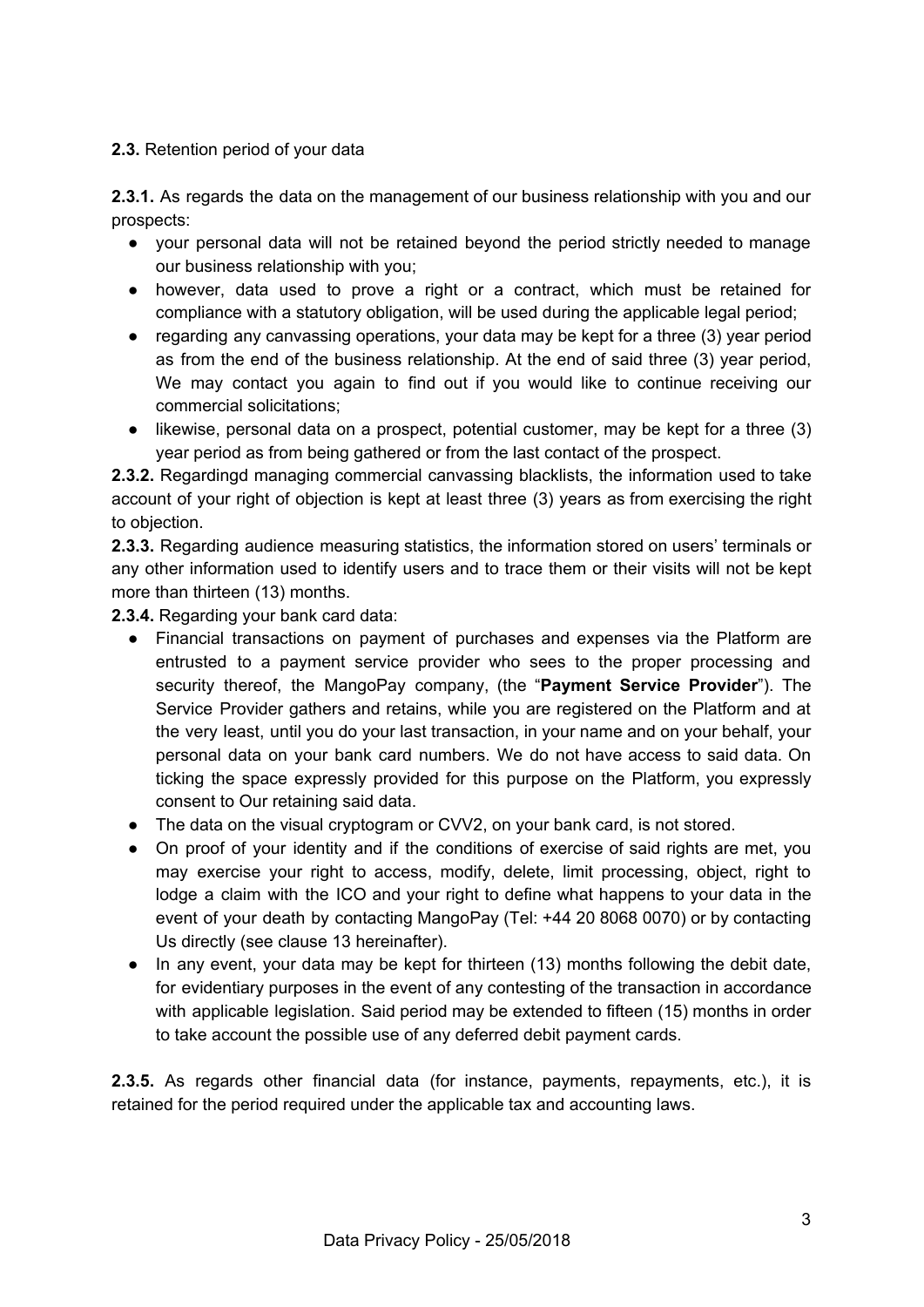**2.3.6.** If your account has been suspended or frozen, We will retain your data for a period of up to ten (10) years as from its suspension so as to avoid your circumventing rules under our General Terms and Conditions of use.

### 3. Why do We gather data?

We process personal data in order to manage, invoice and monitor the activity of the Platform. This data is needed to properly perform our services.

We can also use said data to send you information and/or canvassing e-mails. The processing is then based on our legitimate interest to inform you and to develop our activity.

3.1. We gather and process your personal data in order to satisfy one or more of the following purposes:

- To manage your access to certain services accessible on the Website and the use thereof;
- To carry out the operations relating to the management of Users for contracts, orders, deliveries, invoices, loyalty programmes, monitoring of the relationship between Users;
- Building a file of prospects and of Users To send newsletters, solicitations and special offer messages. If you object thereto, We give you the right to express your refusal in this regard upon gathering your data, in accordance with the applicable legal provisions. We are also liable to use your data to send you advertising messages that may interest you on social media platforms or third party websites. If you would like more information on this subject, We invite you to read the general terms and conditions of use of said platforms;
- To draw up commercial statistics and audience statistics of our services;
- To organise competition games, lotteries and any special offer operations, apart from online gambling games, subject to the approval of the competent authority;
- To manage the opinions of persons on products, services or content;
- To manage any unpaid accounts and disputed claims relating to use of our products and services;
- To comply with our legal and regulatory obligations;
- To collect your payments or to send you repayments collected on your behalf in collaboration with our Payment Service Provider;
- To enable you to customise your profile on our Platform;
- To allow communication and discussion between Users;
- To check compliance with the applicable law, our general terms and conditions and, where applicable, special terms and conditions of use and with this Non-disclosure policy. In the event of breach by you, We may have to suspend your account on our Platform;
- To inform you of the changes made to the Platform or to our services;
- To manage our Platform and to carry out internal technical operations as part of troubleshooting, analysis of data, of tests, searches, analyses, studies and polls;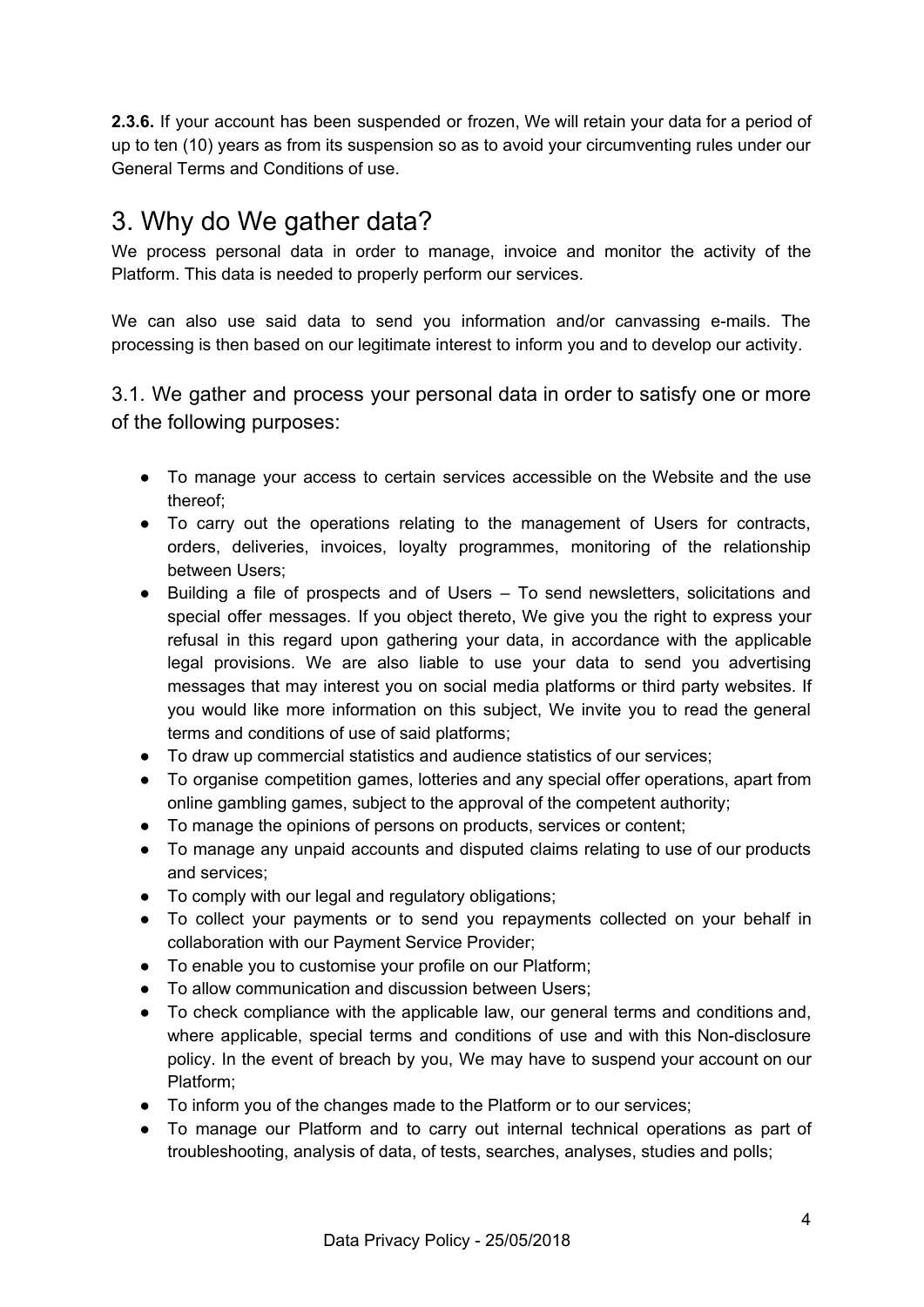- To improve and to optimise our Platform, in particular, to check that the displaying of our content is adapted to your device;
- To help Us to preserve the secure environment of our Platform.

**3.2** We will inform you when gathering your personal data, if your response to certain data is mandatory or optional. We will also inform you of any consequences in the event of a failure to respond.

**3.3** The purposes described in this clause relate only to the purposes as defined by Us and not to any purposes provided for by the other Users of the Website in their capacity as recipients of your personal data, as provided for in clauses 4.1 and 4.2 hereinafter.

# 4. Who are the recipients of the data We gather and why do We send them said data?

**4.1.** In the context of using our services, some of your information may be sent to the other Users of the Website.

For instance, in the event a Assembly is closed, the personal data of Members is liable to be sent to another Assembly host nearby.

Likewise, the personal data of Producers may be accessible by various Assembly hosts.

Producers are also liable to receive the personal data of Members without however being jointly liable for processing.

**4.2.** Assembly hosts and Producers using the personal data of Members, via or outside the Platform, for purposes other than those specifically defined in this Non-disclosure policy, would incur their own liability; we cannot under any circumstances be held liable in said respect.

**4.3.** We are also liable to share the personal data with other entities of the La Ruche qui dit Oui ! group.

**4.4.** Certain bodies are authorised by law to access your personal data:

- bodies responsible for auditing our activity (the statutory auditor, in particular);
- public bodies, such as court officers, law officials.

**4.5.** We also work in close collaboration with third party companies with possible access to your personal data and, in particular, with the processors We call on, in particular, for technical services, payment services, transport and delivery services, identity checking or else suppliers of analytical solutions and collection firms and credit institutions. We share your data with the aforementioned third parties only in the following cases: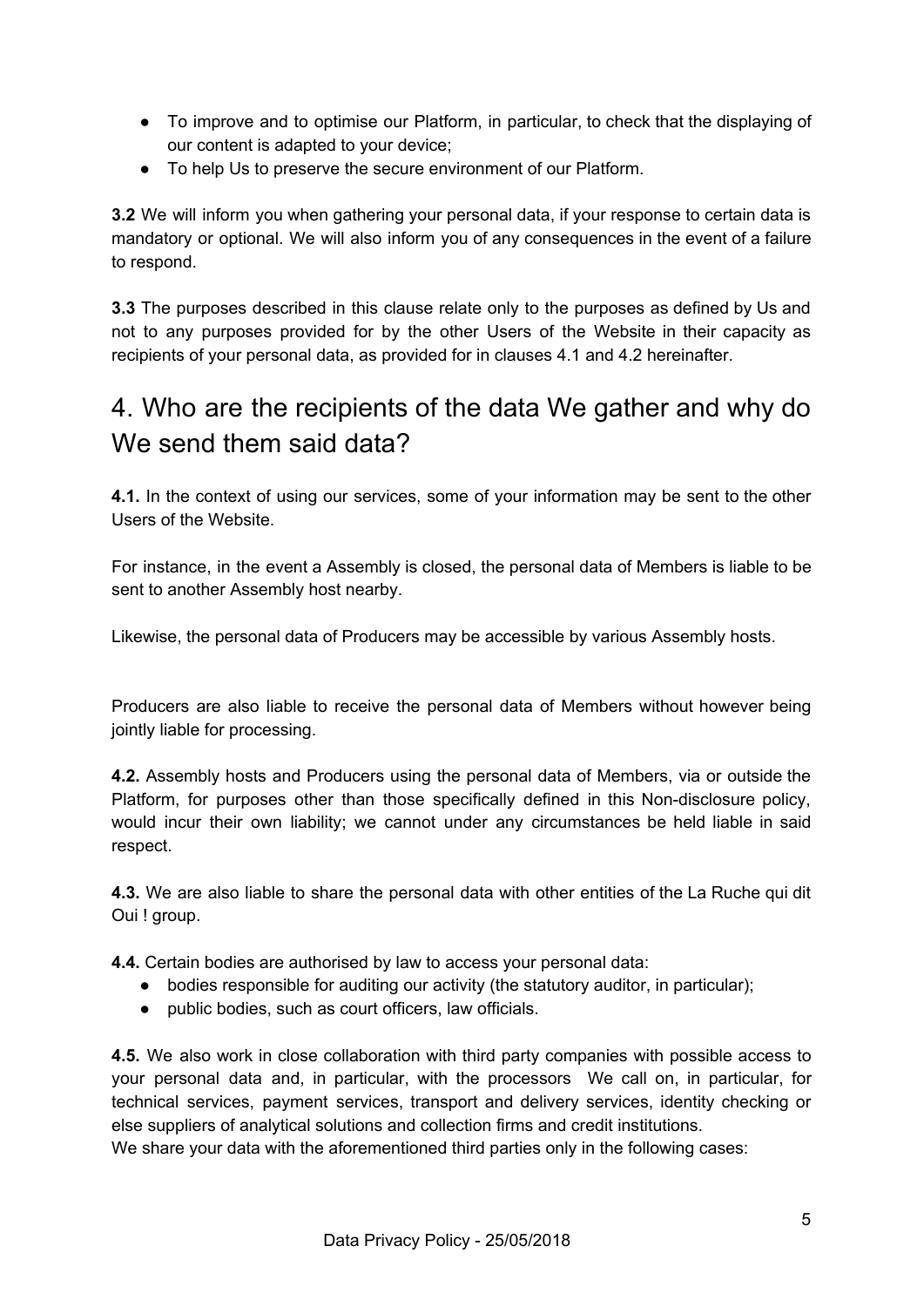- **-** When We call on a service provider to perform any contract entered into between Us or to provide or to improve our services (for instance, for payments made via our Platform);
- **-** When We call on search engine and analytical solution service providers to improve or to optimise our Platform;
- **-** When We have the statutory obligation to do so or if We believe in good faith that this is necessary in order (i) to respond to any claim against The Food Assembly, (ii) to comply with a court decision, (iii) to have performed any contract entered into with our Users, such as the General Terms and Conditions of Use and this Non-disclosure policy (iv) in the event of an emergency involving public health or the physical integrity of a person, (v) in the scope of enquiries and investigations, or (vi) to guarantee the rights, assets and security of the La Ruche qui dit Oui !, its Users and more generally any third party;

**4.6.** We draw your attention to the fact that if you decide to allow Us access to some of your information, in particular, to your personal data, via a login services made available by a third party (for instance, Facebook Connect), its non-disclosure policy is also binding on you. We have no control over the gathering or processing of your data by a third party on its own Platform.

4.7. Lastly, Users whose data is gathered based on our legitimate interest, as mentioned in clause 3, are reminded that they may at any time object to their data being processed; in any event their consent is required for such processing.

### 5. How do We use and moderate your messages?

**5.1.** We can read the message that you send to Assembly hosts via our Platform, in particular, to prevent fraud, improve our services, support users, check compliance by our members with contracts entered into with Us and, in particular, with our General Terms and Conditions of Use. For instance, so that a Producer does not misappropriate our Services to propose the sale of Products outside our Platform, We take the liberty of going through and analysing messages sent on our Platform to check that they do not contain any contact information or reference to other websites which characterises prohibited conduct, as described in clause 12 of the General Terms and Conditions of Use, to which We refer.

**5.2.** We never read your communications for promotional purposes or targeted advertising.

# 6. E-mails and Text Messages that We send you

**6.1.** In accordance with the applicable legislation and with your consent when so required, We may use the data that you Provide to Us on the Platform for commercial canvassing and to send you our newsletters, invitations to our events, to display targeted advertising on social media platforms or third party website or any other communication that might be of interest to you.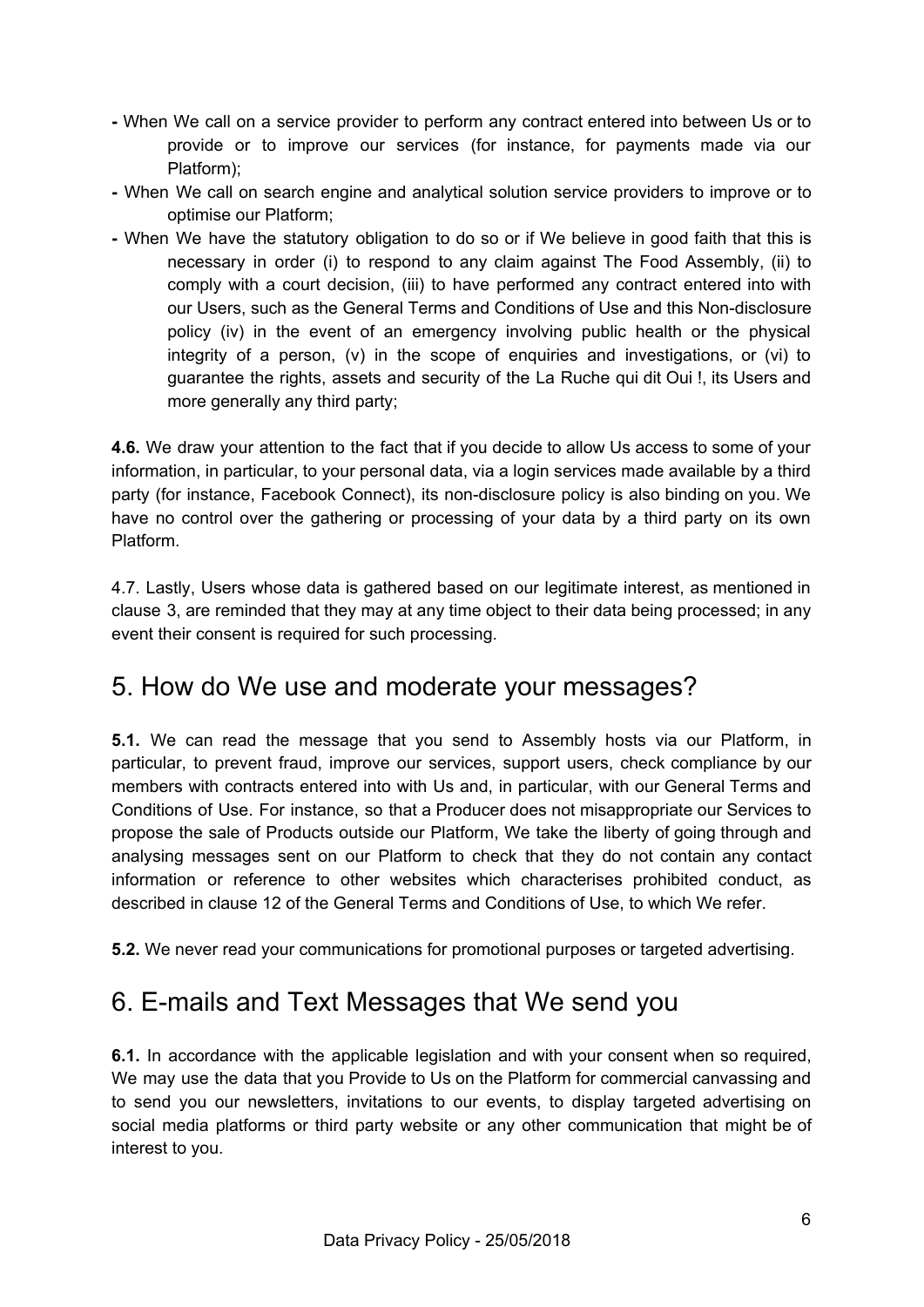**6.2.** As regards our notices by e-mails or those of Assembly hosts, you may at any time send said notices by unchecking the relevant space in your account, by clicking on the opt-out link provided in each of our communications or by contacting Us as described in clause 13 hereinafter.

# 7. How and to where is your data transferred?

**7.1.** We keep your personal data in the European Union.

**7.2.** In the event that your data is likely to be transferred to one or other countries whose law on the protection of personal data is less protective of your rights than that applicable to your situation, We will take all necessary measures to ensure processing in compliance with the applicable regulations and to ensure that said transfer is governed by standard contractual clauses like those proposed by the European Commission so as to guarantee a similar level of protection of your rights.

# 8. What rights do you have over your personal data?

**8.1.** You have various rights over your personal data:

**8.1.1.** You may object to any type of processing defined in this document for legitimate reasons either upon gathering your data or by contacting Us at a later stage (right to object).

**8.1.2.** You may request that the processing of your personal data be limited, only in the cases provided for by law (right to limit processing):

- While We are checking it when you contest the accuracy of your personal data,
- When the processing of said data is unlawful and you wish to limit said processing rather than delete your data,
- When We no longer need your personal data but you wish to svee the retention thereof to exercise your rights,
- During the period of checking of legitimate reasons when you objected to the processing of your personal data.

**8.1.3.** You can request that We provide you with all personal data We have about you (right of access). You can then take this opportunity to check the accuracy thereof and to have it rectified (right to rectify) or to delete it (right to delete), where applicable.

**8.1.4**. You can recover your personal data that you provided to Us in an open and machine readable format to store it for your personal use or to communicate it to another processing officer (right of portability).

**8.1.5.** You have the right to define instructions on the retention, deletion and communication of your personal data in the event of your death.

These are general instructions, i.e. they then relate to all personal data about you. It must in this case be recorded with a trusted digital third party certified by the CNIL.

The instructions may also be specific to the data We process. They should then be sent to Us at the following contact information:

- e-mail address: privacy@thefoodassembly.com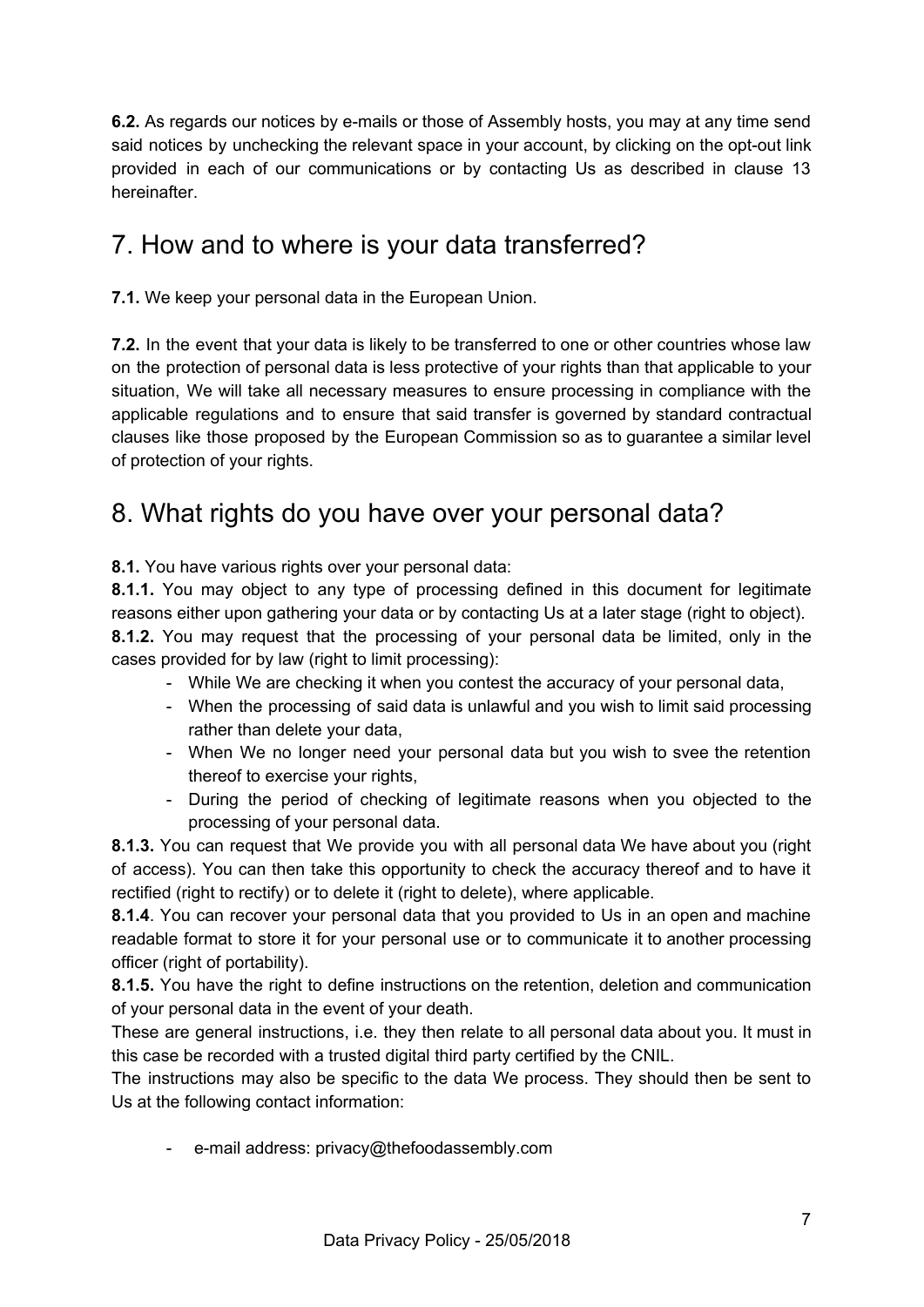- postal address: The Food Assembly - The Ramp, 95a Rye Lane, Peckham, SE15 4ST London (United Kingdom)

By giving Us such instructions, you expressly consent to said instructions being retained, transferred and followed as provided for hereunder.

In your instructions, you may appoint a person in charge of following them. Such person will then be authorised, upon your death, to read your instructions and to request Us to follow them. Failing an appointment, your heirs will be authorised to read your instructions on your death and to request Us to follow them.

You may change or revoke your instructions at any time by writing to Us at the above contact information.

**8.1.6.** You have a right to bring a claim before the proper regulatory authority or to obtain redress from the proper courts if you consider that We have not complied with your rights.

**8.2.** Prior to responding to your request, We are liable to (i) check your identity and (ii) request you to provide Us with more information.

**8.3.** We will endeavour to respond to your request within a reasonable time and, in any event, within the time limits set by law. If you wish to exercise said right, contact Us as specified in clause 13 hereinafter.

#### 9. Cookies

**9.1.** Cookies are text files stored on your browser; they are often encrypted. They are created when a User's browser uploads a given website: the website sends information to the browser, which then creates a text file. Whenever the User returns to the same website, the browser recovers said file and sends it to the website server.

**9.2.** There are two types of cookies, which do not have the same purposes, the technical cookies and the advertising cookies:

- Technical cookies are used while you browse to facilitate and execute certain functions. For instance, a technical cookie may be used to store responses provided in a form or else the preferences of a User, as regards the language or the presentation of a website, when such options are available.
- Advertising cookies may be created not only by the website on which the User browses, but also on other websites disseminating advertising, advertisements, widgets or other elements on the displayed page. Said cookies may be used, in particular, for targeted advertising, i.e. advertising determined based on User browsing.

**9.3.** We use technical cookies. They are stored on your browser for a period of thirteen (13) months at most. We do not use advertising cookies. However, if We should use them in the future, We will first inform you thereof and you may, where applicable, opt to disable said cookies.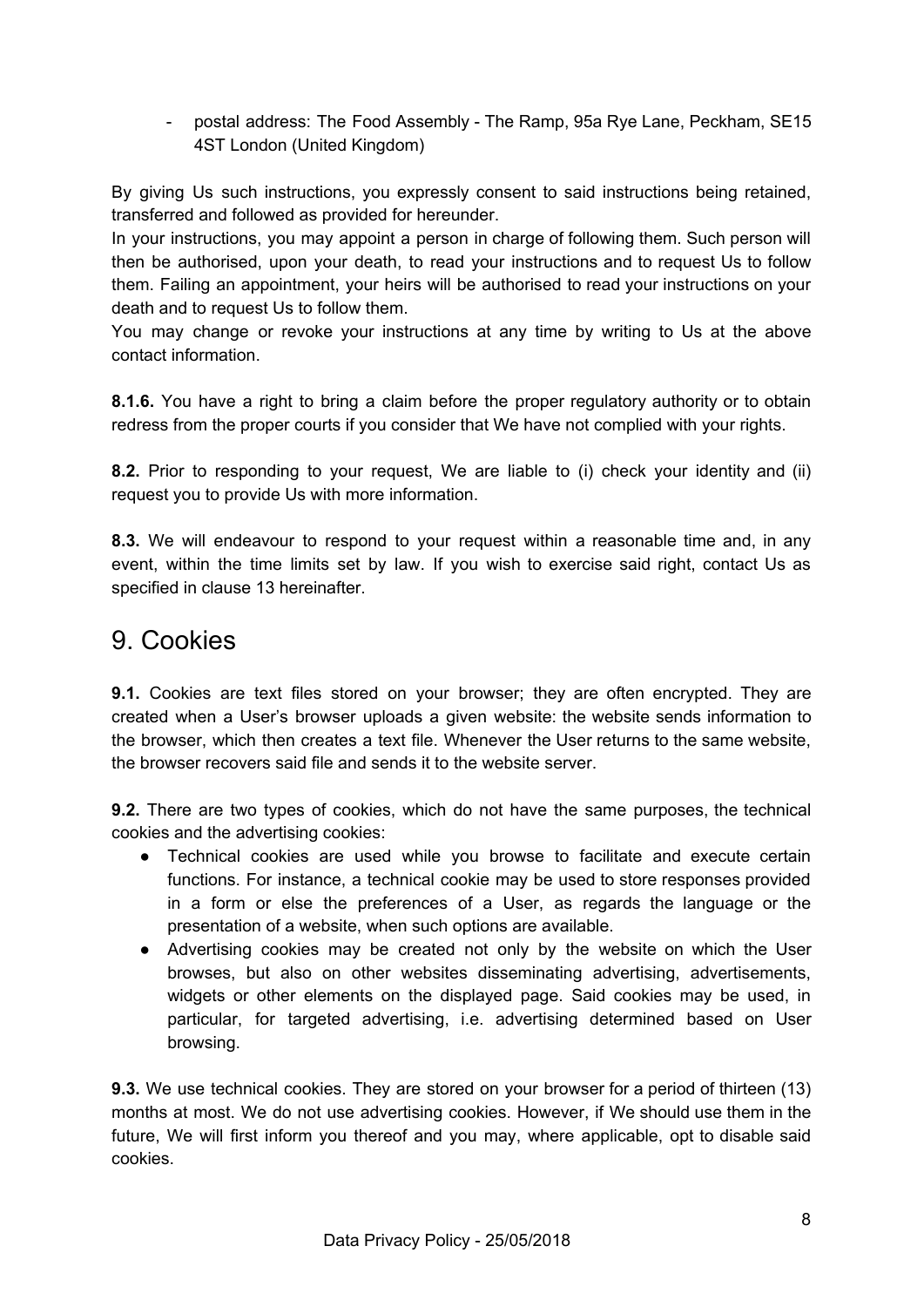**9.4.** In particular, we use Google Analytics, an audience analysis tool, which generates a cookie to measure the number of visits to the Website, the number of pages viewed and the activity of visitors. Your IP is also collected to determine your login country. The retention period of said cookie is mentioned in clause 2 of this Non-disclosure policy.

**9.5.** We inform you for all useful purposes that you may object to cookie placement by configuring your browser. For cookie management, the configuration of each browser is different. It is described in the help menu of your browser, which will explain how to change your wishes in relation to cookies (please note that the objection to cookie placement on your browser might, however, prevent the proper operating of the Platform). For this purpose, you may follow the links listed hereinafter:

- Internet Explorer<sup>™</sup>
- [Safari™](https://support.apple.com/en-gb/guide/safari/manage-cookies-and-website-data-sfri11471/mac)
- [Chrome™](https://support.google.com/chrome/answer/95647?co=GENIE.Platform%3DDesktop&hl=en)
- [Firefox™](https://support.mozilla.org/en-US/kb/enable-and-disable-cookies-website-preferences#w_how-do-i-change-cookie-settings)
- [Opera™](http://help.opera.com/Windows/10.20/fr/cookies.html)

# 10. Confidentiality of your login ID and password

In accordance with the General Terms and Conditions of Use, you are responsible for the confidentiality of your login ID and your password to access our Platform.

You undertake to keep this password secret and not disclose it to anyone. You must contact Us immediately in the event of theft, loss, misappropriation or unauthorised use of your login ID or if you notice that your account has been used without your knowledge.

#### 11. Security measures

We inform you that we take all useful precautions, suitable organisational and technical measures to preserve the security, integrity and confidentiality of your personal data and, in particular, to prevent it from being distorted, damaged or to prevent access thereto by unauthorised third parties.

#### 12. Amendment of our Non-disclosure policy

We reserve the right at all times to amend this Non-disclosure policy, in whole or in part. Said amendments will take effect as from the publication of the new non-disclosure policy. We will first inform you thereof by all useful means. In any event, your use of the Platform following the taking of effect of said amendments will constitute acknowledgement and acceptance of the new non-disclosure policy.